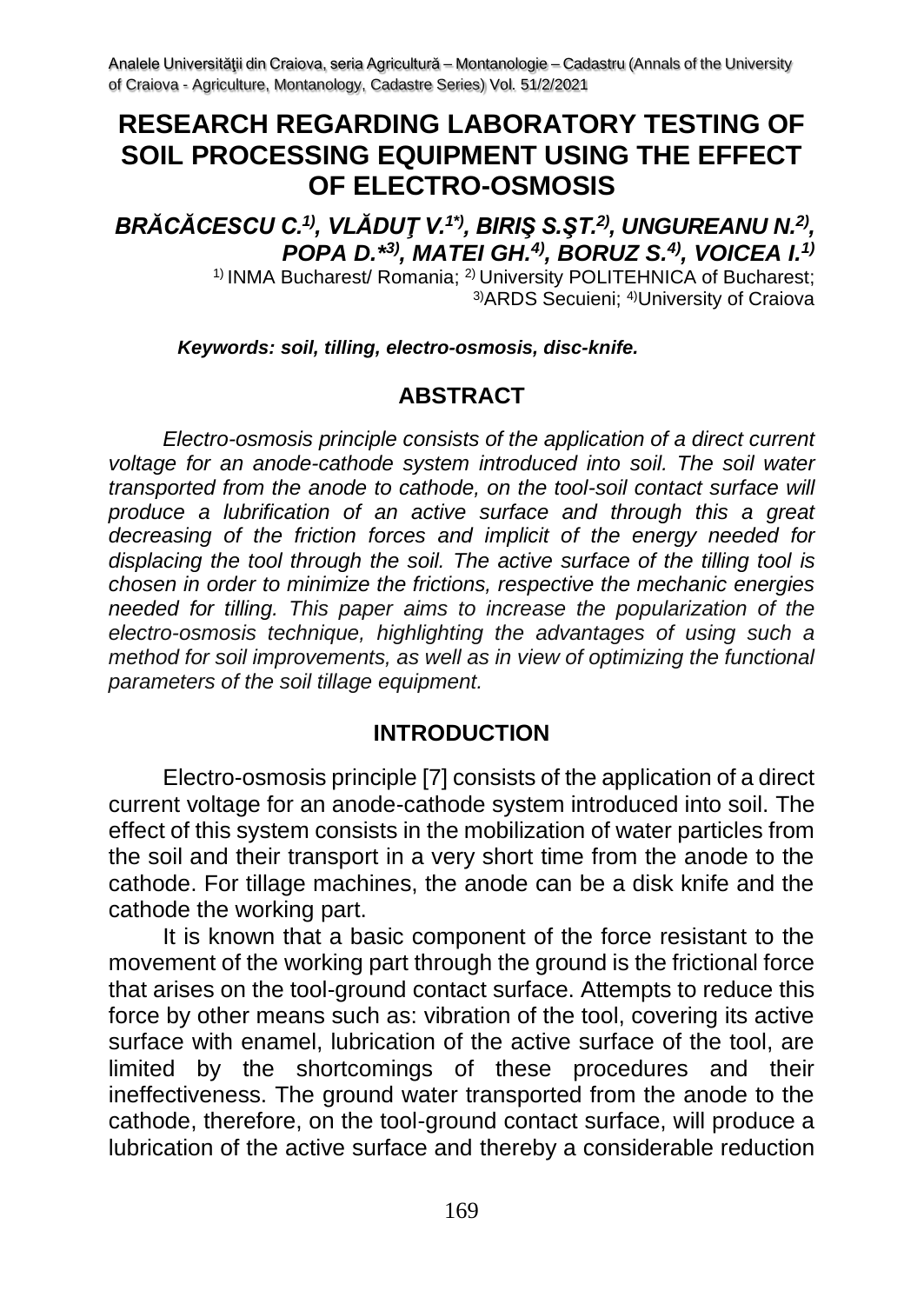of the friction forces and implicit of the energy necessary to move the tool through the ground [2, 4].

The energy required for tillage is a considerable part of the total energy consumed for plant cultivation. When the soil is processed by pulling or pushing processing tools, a significant part of the processing energy is consumed to overcome the frictional forces on the contact surfaces between the tool and the ground.

The active surface of the machining tool can be chosen appropriately in order to minimize friction or mechanical energy required for machining.

Also, electro-osmosis has been implemented to improve the strength of soil [1, 3, 5, 6].

This paper aims to increase the popularization of the electroosmosis technique, highlighting the advantages of using such a method for soil improvements, as well as in view of optimizing the functional parameters of the soil tillage equipment.

### **MATERIAL AND METHOD**

The tillage tests for quantifying the forces necessary to move and reduce the energy obtained with electro-osmosis were performed in a soil channel with a width of 1.2 m and a depth of 0.5 m, the test section having approximately 13m long, with walls provided with rails that serve as a support for the trolley on which the processing tools are placed.



*Figure 1 - Test stand for highlighting the effect of electro-osmosis on the reduction of traction force in soil tillage tests*

The trolley is controlled by a drive system consisting of an electric motor and a gearbox that allows to ensure three working modes (fig. 1). The main elements that make up the equipment for producing the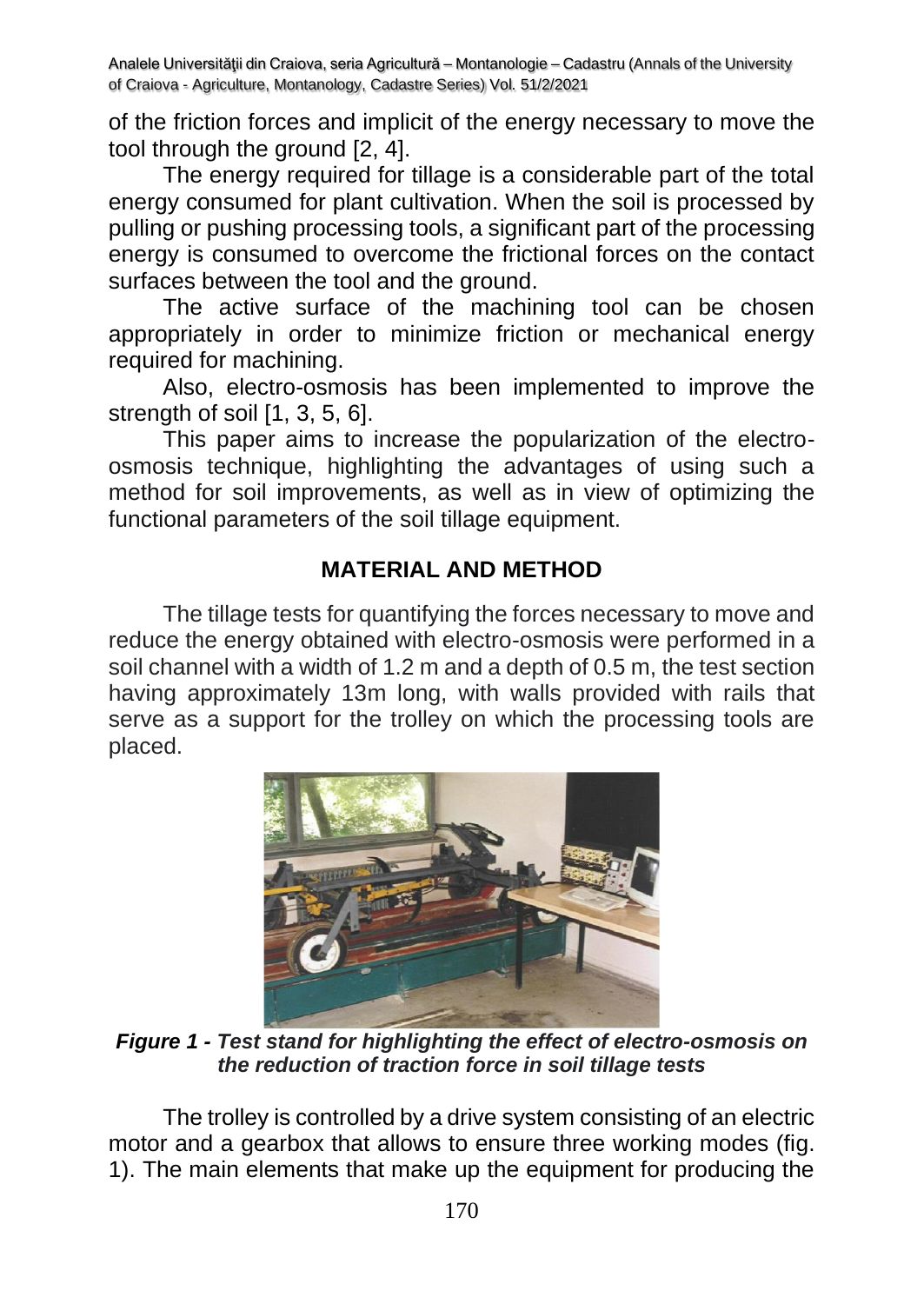electro-osmosis effect are: metal frame, processing tool, disc knife (straight), processing knives, disc holder, knife holder, insulation, power supply, voltage inverter (switching source:  $0\div 80$  V/1A), electrical circuit for electrical measurement.

The reduction of the resistance force varied, the processing tests being performed in two different soils: one sandy and another clayloam (medium soil), with a clay content of over 16%.



*Figure 2 - Equipment used in soil tillage tests with electro-osmosis (disk knife used as anode)*



*Figure 3 - Equipment used in electro-osmosis soil tillage tests (straight knife used as anode)*

For the sandy soil, the experiments were performed at a moisture of 4.76% (21% real) and in the clay-loam soil at three moistures: 12.04%, 13.66% and 19.81%, respectively at two different working speed: 2.16 km / h and 8.55 km / h, the applied voltages being between: 0 and 40V. The experiments were performed using both a disk knife as an anode and a straight knife. For each type of soil, the tests for determining the variation of resistance were performed at the beginning without applying an electric voltage (0V), and then depending on the type of soil, the voltage varies upwards, by 20V (sandy soil) and 10V (clay-loam soil).

In the case of sandy soil, the experiments were performed as follows: for the speed of 2.16 km/h the applied voltage was varied from 0 to 40V (the variation stage being 20V) and a straight knife used as an anode. The humidity at which these experiments were performed was only 4.76% (due to the silica in the sand that hardly accumulates water), but the actual humidity of the sand layer was about 21% (the sand layer is homogeneous due to its microstructure). This variation of the tensile strength was compared with a force resulting from tillage without applying the phenomenon of electro-osmosis, resulting in the reduction of the obtained force and implicitly the energy saving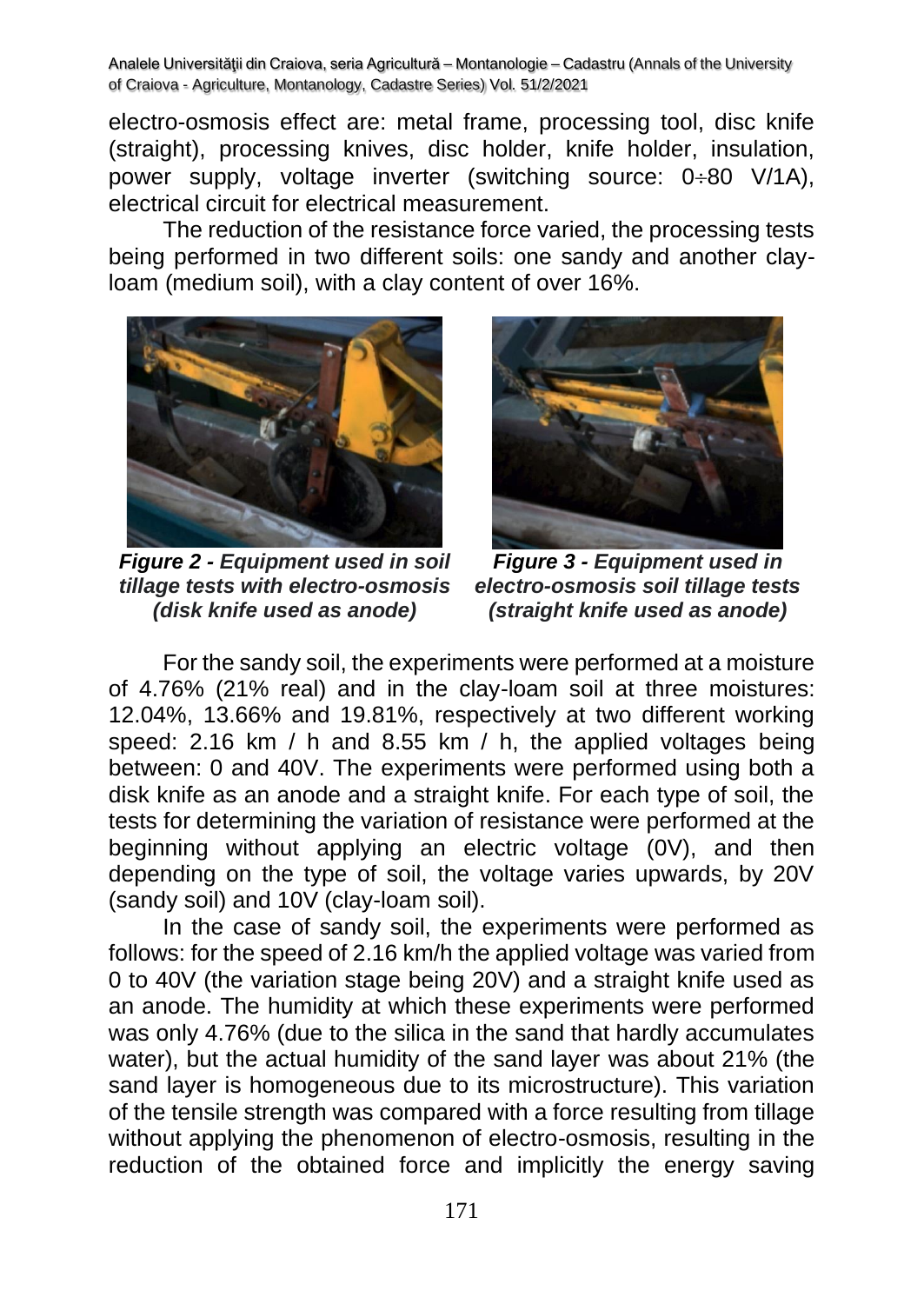obtained. Before each test, the soil surface was leveled and compacted to obtain a soil density as close as possible to that of the field. Likewise, in order to obtain a uniform humidity along the entire length of the canal, the soil was watered after which it was left for a while to reach the desired humidity.

The tillage tests were performed at a depth of 15 mm, the voltage applied from a direct current source varying between 0 and 40V. Each of the machining tools was isolated from the frame so as not to destroy the tensometric device.

## **RESULTS AND DISCUSSIONS**

To determine the potential of water through the soil, soil moisture, penetration resistance, density and electrical resistivity were taken into account. Following these tests in the sandy soil, applying the electroosmosis effect, a maximum reduction of 20.96% of the traction force was obtained at 40V applied voltage, using a straight knife as an anode, travel speed of 2.16 km/h, humidity of 4.76% (21% real). At a speed of 8.55 km/h, using also a straight knife as anode and the soil having a humidity of 4.76% (21% real) a maximum reduction of the traction force of 35.25% was obtained (at 40V voltage power supply).

*Table 1*

| No.            | Speed V<br>  [km/h] | Voltage<br>T IVI | <b>Moisture</b><br>W [%] | Knife<br>type   | Force $F_t$<br>[daN] | <b>Force</b><br>reduction [%] |
|----------------|---------------------|------------------|--------------------------|-----------------|----------------------|-------------------------------|
|                | 2.16                |                  | 4.76(21)                 | N<br>(straight) | 23.37                |                               |
| $\overline{2}$ |                     | 20               |                          |                 | 21.45                | 8.21                          |
| $\overline{3}$ |                     | 40               |                          |                 | 18.47                | 20.96                         |
|                |                     |                  |                          |                 | 35.77                |                               |
| $\overline{2}$ | 8.55                | 20               | 4.76(21)                 | N               | 34.00                | 4.95                          |
| 3              |                     | 40               |                          | (straight)      | 23.16                | 35.25                         |

# **Test results for sandy soil processing by the effect of electro-osmosis**

For the clay-clay soil, the tillage tests using the electro-osmosis effect were performed at three moistures: 12.04%, 13.66% and 19.81%, using as an anode a straight knife and a disc knife.

In the case of a humidity of 19.81%, applying the electro-osmosis effect, a maximum reduction of the traction force of 21.36% was obtained (at 40V applied voltage), using a straight knife as an anode and a travel speed of 2.16 km/h. For the same soil moisture (19.81%)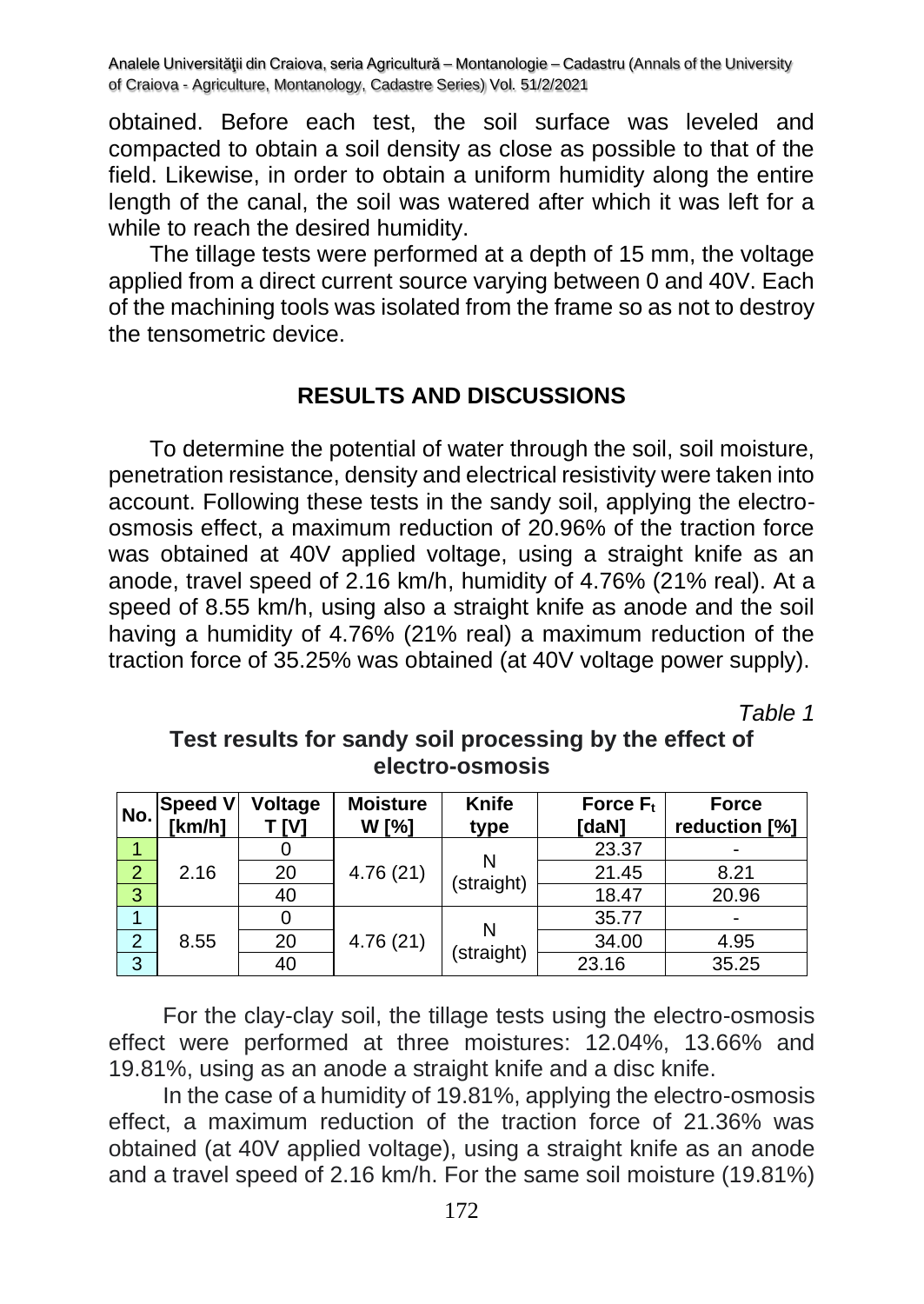but moving at a speed of 8.55 km/h, using a straight knife as an anode and using the electro-osmosis effect, was obtained a maximum reduction of the traction force of 21.19% (at 40V supply voltage).

Using a disk knife as an anode, a maximum reduction of the traction force (using the electro-osmosis effect) of 16.43% (at 40V applied voltage) was obtained, the speed of movement of the tool through the ground being 2.16 km/h, at the same soil moisture - 19.81%. If the speed of movement of the tool was 8.55 km/h, for the same soil moisture (19.81%), using another knife as an anode and using the electro-osmosis effect, was obtained a maximum reduction of the force of 30.25% traction (at 40V supply voltage).

*Table 2*

| Test results for clay-loam soil processing by the effect of |
|-------------------------------------------------------------|
| electro-osmosis (W=19.81%)                                  |

| No.            | <b>Speed</b> | Voltage | <b>Moisture</b> | Knife           | Force $F_t$ | <b>Force</b>  |
|----------------|--------------|---------|-----------------|-----------------|-------------|---------------|
|                | V [km/h]     | [V]     | W [%]           | type            | [daN]       | reduction [%] |
| $\mathbf{1}$   | 2.16         | 0       | 19.81           | Ν<br>(straight) | 36.86       |               |
| $\overline{2}$ |              | 10      |                 |                 | 35.60       | 3.42          |
| 3              |              | 20      |                 |                 | 32.78       | 8.59          |
| 4              |              | 30      |                 |                 | 29.97       | 16.42         |
| 5              |              | 40      |                 |                 | 28.20       | 21.36         |
| 1              |              | 0       |                 |                 | 45,19       |               |
| $\overline{2}$ | 8.55         | 10      | 19.81           | N<br>(straight) | 43.75       | 3.18          |
| 3              |              | 20      |                 |                 | 41.27       | 8.67          |
| 4              |              | 30      |                 |                 | 38.39       | 15.04         |
| 5              |              | 40      |                 |                 | 35.16       | 21.19         |
| 1              |              | 0       |                 | D               | 27.07       |               |
| $\overline{2}$ | 2.16         | 20      | 19.81           | (disk)          | 25.03       | 7.53          |
| 3              |              | 40      |                 |                 | 22.62       | 16.43         |
| 1              |              | 0       |                 | D               | 40.14       |               |
| $\overline{2}$ | 8.55         | 20      | 19.81           | (disk)          | 35.34       | 11.96         |
| 3              |              | 40      |                 |                 | 30.25       | 24.63         |

In the case of a humidity of 13.66%, applying the electro-osmosis effect, a maximum reduction of the traction force of 22.33% was obtained (at 40V applied voltage), using a straight knife as an anode and a travel speed of 2.16 km/h. For the same soil moisture (13.66%) but moving at a speed of 8.55 km/h, using a straight knife as an anode and using the electro-osmosis effect, was obtained a maximum reduction in traction force of 26.12% (at 40V supply voltage).

*Table 3*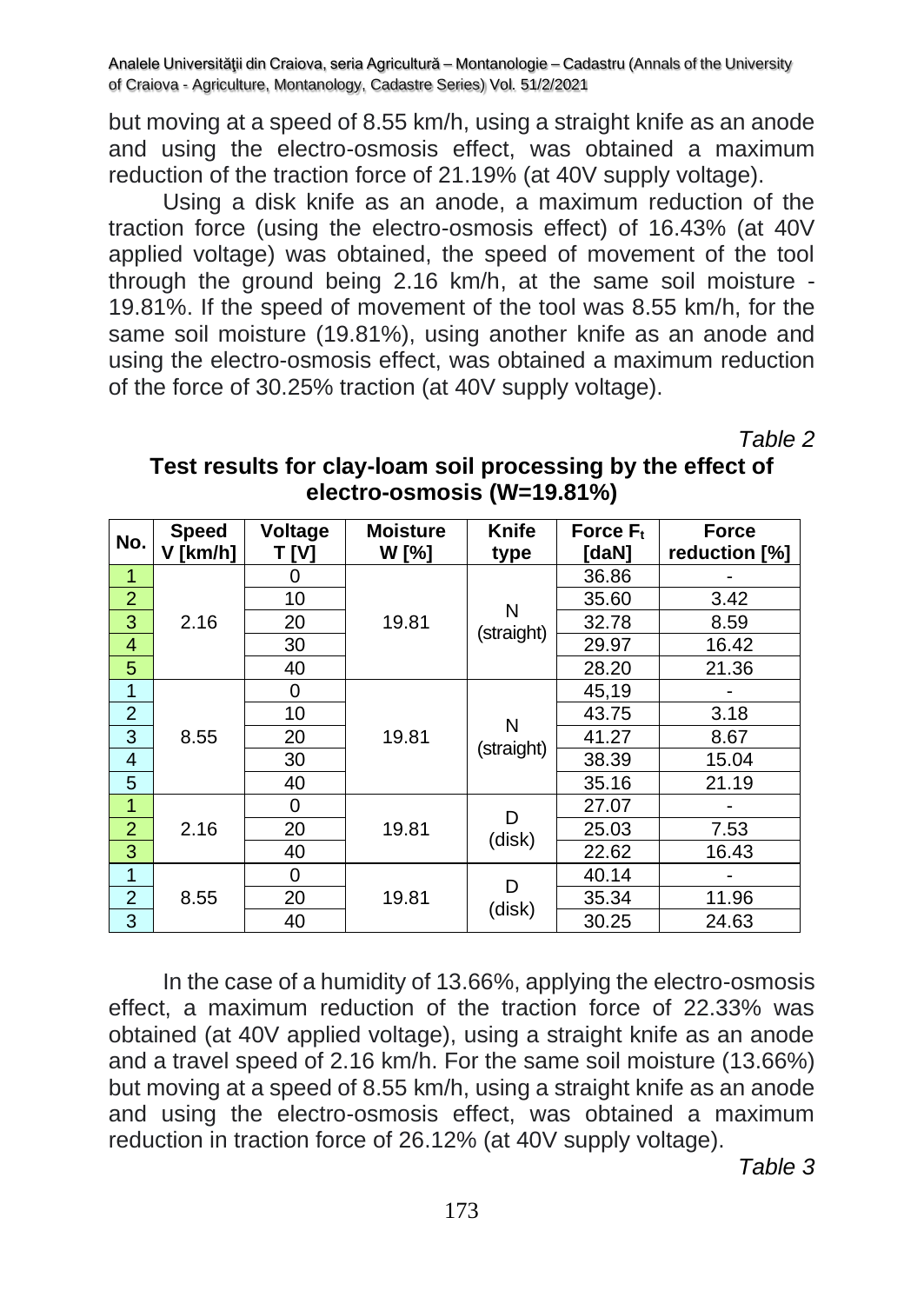| No.                      | <b>Speed</b> | Voltage  | <b>Moisture</b><br>W [%] | Knife           | Force $F_t$ [daN] | <b>Force</b>  |
|--------------------------|--------------|----------|--------------------------|-----------------|-------------------|---------------|
|                          | V [km/h]     | T IVI    |                          | type            |                   | reduction [%] |
| $\mathbf{1}$             | 2.16         | 0        | 13.66                    | N<br>(straight) | 27.91             |               |
| $\overline{2}$           |              | 10       |                          |                 | 26.95             | 3.44          |
| 3                        |              | 20       |                          |                 | 25.49             | 8.67          |
| $\overline{\mathcal{A}}$ |              | 30       |                          |                 | 23.56             | 15.58         |
| 5                        |              | 40       |                          |                 | 22.33             | 19.99         |
| $\overline{1}$           |              | $\Omega$ | 13.66                    | N<br>(straight) | 33.42             |               |
| $\overline{c}$           | 8.55         | 10       |                          |                 | 31.00             | 7.24          |
| $\overline{3}$           |              | 20       |                          |                 | 30,16             | 9.75          |
| $\overline{\mathcal{A}}$ |              | 30       |                          |                 | 28.54             | 14.60         |
| 5                        |              | 40       |                          |                 | 26.12             | 21.84         |
| $\overline{1}$           | 2.16         | 0        | 13.66                    | D<br>(straight) | 29,11             |               |
| $\overline{a}$           |              | 10       |                          |                 | 28.90             | 0.72          |
| 3                        |              | 20       |                          |                 | 26,57             | 8.72          |
| 4                        |              | 30       |                          |                 | 23.07             | 20.74         |
| 5                        |              | 40       |                          |                 | 22,39             | 23.08         |
| $\overline{\mathbf{1}}$  | 8.55         | 0        | 13.66                    | D<br>(disk)     | 40.70             |               |
| $\overline{c}$           |              | 10       |                          |                 | 38.08             | 6.43          |
| $\overline{3}$           |              | 20       |                          |                 | 36.44             | 10.46         |
| 4                        |              | 30       |                          |                 | 33.10             | 18.67         |
| 5                        |              | 40       |                          |                 | 30.41             | 25.28         |

**Test results for clay-loam soil processing by the effect of electro-osmosis (W=13.66%)**

Using a disk knife as an anode, a maximum reduction of the traction force (using the electro-osmosis effect) of 22.39% (at 40V applied voltage) was obtained, the speed of movement of the tool through the ground being 2.16 km/h, at the same soil moisture of 13.66%. If the speed of the tool was 8.55 km/h, for the same soil moisture (13.66%), using another disk knife as an anode and using the electro-osmosis effect, was obtained a maximum reduction of the force of 30.41% traction (at 40V supply voltage).

According to the representations in the figures 4, 5 and 6 following the application of the electro-osmosis effect in the two different soils it was obtained:

- a maximum reduction of 35.25% at 40V applied voltage between anode and cathode, travel speed of 8.55 km / h and a straight knife used as anode, humidity of 21% (for sandy soil) and

- a maximum reduction of 25.28% (using a disk knife as an anode), respectively 21.84% (using a straight knife as an anode), at an applied voltage of 40V, a travel speed of 8.55 km / h and a humidity of 13.66% (for clay-loam soil).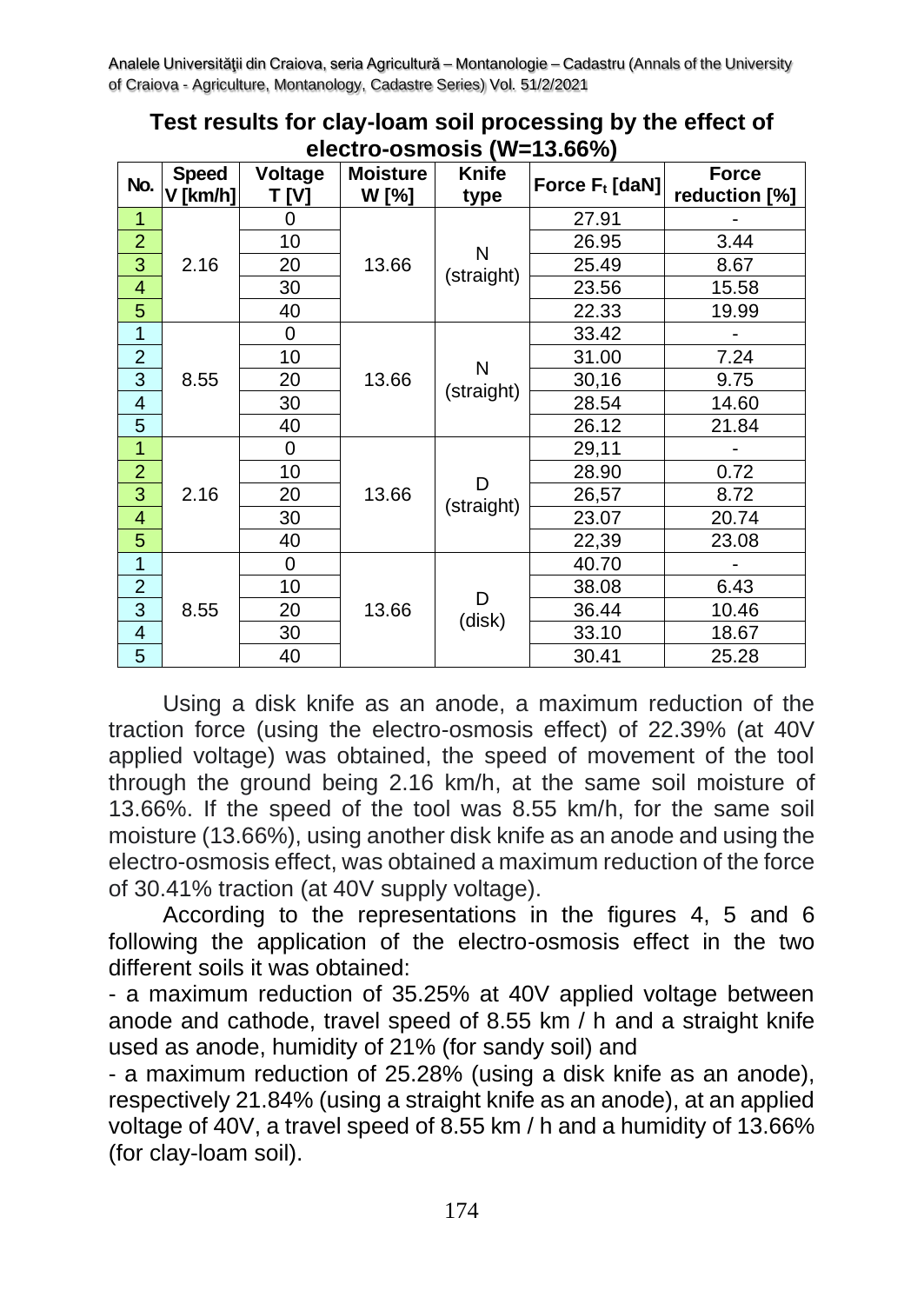For sandy soil, the maximum reduction of the traction force is achieved at a humidity of 21%, at a speed of movement of the tillage tool of 8.55 km / h, using a straight knife as an anode.



*Figure 4 - Variation of the traction force with voltage when processing with a straight knife a sandy soil for:* 

For clay-loam soil, the maximum reduction of the traction force is achieved at moisture of 13.66%, at a speed of movement of the processing tool through the soil of 8.55 km / h, the effect being more pronounced when using a disc knife as anode.



*Figure 5 - Variation of the traction force with voltage when processing with a disk knife a clay-loam soil for:* 

*W = 13.66%, V<sup>1</sup> = 2.16 km / h; V<sup>2</sup> = 8.55 km / h*

Also in the case of clay-loam soil, a maximum reduction of the traction force of 21.84% was obtained, but using a straight knife as an anode, at the same humidity and speed of movement of the processing tool through the soil as in the case of the disc knife,13.66% and 8.55 km/ h, respectively.

*W = 21%, V<sup>1</sup> = 2.16 km / h; V<sup>2</sup> = 8.55 km / h*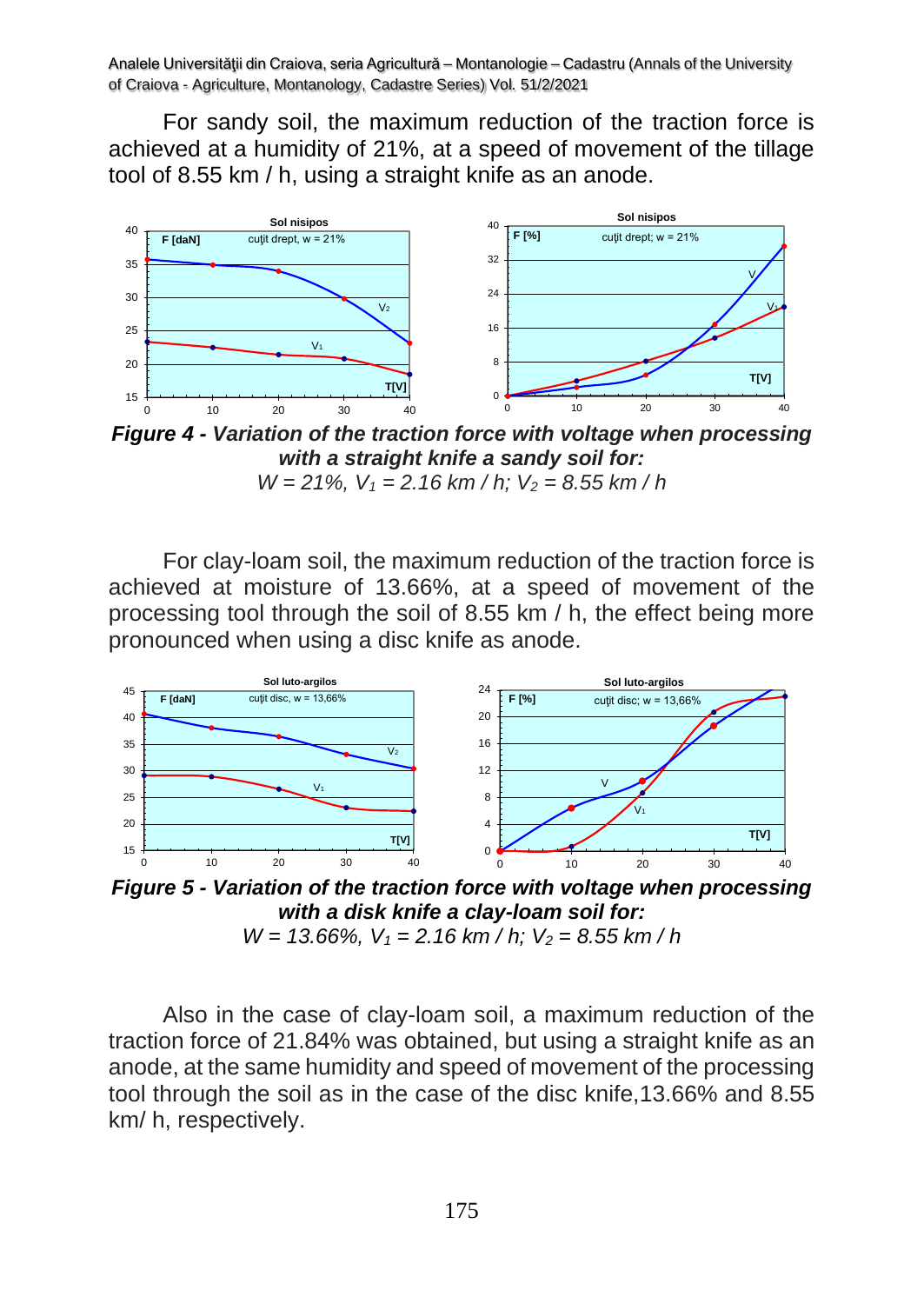

*Figure 6 - Variation of the traction force with voltage when processing with a straight knife a clay-loam soil for:* 

*W = 13.66%, V<sup>1</sup> = 2.16 km / h; V<sup>2</sup> = 8.55 km / h*

### **CONCLUSIONS**

Analyzing the obtained results, we can conclude:

- the greatest reduction of the traction force was obtained at higher soil processing speeds; this speed being limited;

- the reduction of the traction force is directly proportional to the increase of the supply voltage reaching a maximum at 40V;

- the reduction of the traction force was greater when a disc knife was used as an anode than if a straight knife was used (due to the larger active surface);

- the resistance to advancement decreases proportionally with the soil moisture, this being limited but because at very high humidity the soil adheres to the processing tool and therefore the increase of frictions.

In conclusion, the effectiveness of electro-osmosis is directly proportional to the increase in humidity, the speed of movement of the tool through the soil and the increase in supply voltage and is inversely proportional to the density of the soil and the degree of uniformity of the soil.

### **BIBLIOGRAPHY**

1. [Andronic](https://www.researchgate.net/profile/Adrian-Andronic-3?_iepl%5BgeneralViewId%5D=RQs1KcQPTKRQ0EDmlCI50nX3fKkOCETFXBfz&_iepl%5Bcontexts%5D%5B0%5D=searchReact&_iepl%5BviewId%5D=q1YTL19KGN33EPOncaxnT5x22MwIxSBNelK8&_iepl%5BsearchType%5D=publication&_iepl%5Bdata%5D%5BcountLessEqual20%5D=1&_iepl%5Bdata%5D%5BinteractedWithPosition20plus%5D=1&_iepl%5Bdata%5D%5BwithoutEnrichment%5D=1&_iepl%5Bposition%5D=29&_iepl%5BrgKey%5D=PB%3A262672803&_iepl%5BtargetEntityId%5D=PB%3A262672803&_iepl%5BinteractionType%5D=publicationViewCoAuthorProfile) A., Şerbulea M-S., Roşu C., Manoli D-M., 2013, *[Soil](https://www.researchgate.net/publication/262672803_Soil_improvement_using_the_electro-osmosis?_iepl%5BgeneralViewId%5D=RQs1KcQPTKRQ0EDmlCI50nX3fKkOCETFXBfz&_iepl%5Bcontexts%5D%5B0%5D=searchReact&_iepl%5BviewId%5D=q1YTL19KGN33EPOncaxnT5x22MwIxSBNelK8&_iepl%5BsearchType%5D=publication&_iepl%5Bdata%5D%5BcountLessEqual20%5D=1&_iepl%5Bdata%5D%5BinteractedWithPosition20plus%5D=1&_iepl%5Bdata%5D%5BwithoutEnrichment%5D=1&_iepl%5Bposition%5D=29&_iepl%5BrgKey%5D=PB%3A262672803&_iepl%5BtargetEntityId%5D=PB%3A262672803&_iepl%5BinteractionType%5D=publicationTitle) improvement using the [electro-osmosis,](https://www.researchgate.net/publication/262672803_Soil_improvement_using_the_electro-osmosis?_iepl%5BgeneralViewId%5D=RQs1KcQPTKRQ0EDmlCI50nX3fKkOCETFXBfz&_iepl%5Bcontexts%5D%5B0%5D=searchReact&_iepl%5BviewId%5D=q1YTL19KGN33EPOncaxnT5x22MwIxSBNelK8&_iepl%5BsearchType%5D=publication&_iepl%5Bdata%5D%5BcountLessEqual20%5D=1&_iepl%5Bdata%5D%5BinteractedWithPosition20plus%5D=1&_iepl%5Bdata%5D%5BwithoutEnrichment%5D=1&_iepl%5Bposition%5D=29&_iepl%5BrgKey%5D=PB%3A262672803&_iepl%5BtargetEntityId%5D=PB%3A262672803&_iepl%5BinteractionType%5D=publicationTitle)* 13th International Multidisciplinary Scientific Geoconference SGEM 2013, Albena, Bulgaria, DOI: 10.5593/SGEM2013/BA1.V2/S02.047;

2. Dano P.L., 1961, *Electro-osmosis effectiveness in reducing energy and power requirements*, M.S. thesis, Auburn, Alabama;

3. Huweg [A.](https://www.researchgate.net/scientific-contributions/Abdurrahman-F-S-Huweg-2075248445?_iepl%5BgeneralViewId%5D=AMmjBzWh9ZYjq5d0xg7i9Zizf54zOfek7iRD&_iepl%5Bcontexts%5D%5B0%5D=searchReact&_iepl%5BviewId%5D=ONOl0tI4yMaTOgSb9X041F0GhHVI8BmxqKHl&_iepl%5BsearchType%5D=publication&_iepl%5Bdata%5D%5BcountLessEqual20%5D=1&_iepl%5Bdata%5D%5BinteractedWithPosition19%5D=1&_iepl%5Bdata%5D%5BwithoutEnrichment%5D=1&_iepl%5Bposition%5D=19&_iepl%5BrgKey%5D=PB%3A277786020&_iepl%5BtargetEntityId%5D=PB%3A277786020&_iepl%5BinteractionType%5D=publicationViewCoAuthorProfile) F. S. , [Fouad](https://www.researchgate.net/scientific-contributions/Fouad-Kamel-2075208436?_iepl%5BgeneralViewId%5D=AMmjBzWh9ZYjq5d0xg7i9Zizf54zOfek7iRD&_iepl%5Bcontexts%5D%5B0%5D=searchReact&_iepl%5BviewId%5D=ONOl0tI4yMaTOgSb9X041F0GhHVI8BmxqKHl&_iepl%5BsearchType%5D=publication&_iepl%5Bdata%5D%5BcountLessEqual20%5D=1&_iepl%5Bdata%5D%5BinteractedWithPosition19%5D=1&_iepl%5Bdata%5D%5BwithoutEnrichment%5D=1&_iepl%5Bposition%5D=19&_iepl%5BrgKey%5D=PB%3A277786020&_iepl%5BtargetEntityId%5D=PB%3A277786020&_iepl%5BinteractionType%5D=publicationViewCoAuthorProfile) K., Raine S., 2010, *[Investigating](https://www.researchgate.net/publication/277786020_Investigating_the_effect_of_electro-osmosis_on_sandy_soil_near_saturated_conditions?_iepl%5BgeneralViewId%5D=AMmjBzWh9ZYjq5d0xg7i9Zizf54zOfek7iRD&_iepl%5Bcontexts%5D%5B0%5D=searchReact&_iepl%5BviewId%5D=ONOl0tI4yMaTOgSb9X041F0GhHVI8BmxqKHl&_iepl%5BsearchType%5D=publication&_iepl%5Bdata%5D%5BcountLessEqual20%5D=1&_iepl%5Bdata%5D%5BinteractedWithPosition19%5D=1&_iepl%5Bdata%5D%5BwithoutEnrichment%5D=1&_iepl%5Bposition%5D=19&_iepl%5BrgKey%5D=PB%3A277786020&_iepl%5BtargetEntityId%5D=PB%3A277786020&_iepl%5BinteractionType%5D=publicationTitle) the effect of [electro-osmosis](https://www.researchgate.net/publication/277786020_Investigating_the_effect_of_electro-osmosis_on_sandy_soil_near_saturated_conditions?_iepl%5BgeneralViewId%5D=AMmjBzWh9ZYjq5d0xg7i9Zizf54zOfek7iRD&_iepl%5Bcontexts%5D%5B0%5D=searchReact&_iepl%5BviewId%5D=ONOl0tI4yMaTOgSb9X041F0GhHVI8BmxqKHl&_iepl%5BsearchType%5D=publication&_iepl%5Bdata%5D%5BcountLessEqual20%5D=1&_iepl%5Bdata%5D%5BinteractedWithPosition19%5D=1&_iepl%5Bdata%5D%5BwithoutEnrichment%5D=1&_iepl%5Bposition%5D=19&_iepl%5BrgKey%5D=PB%3A277786020&_iepl%5BtargetEntityId%5D=PB%3A277786020&_iepl%5BinteractionType%5D=publicationTitle) on sandy soil near saturated conditions,* Southern